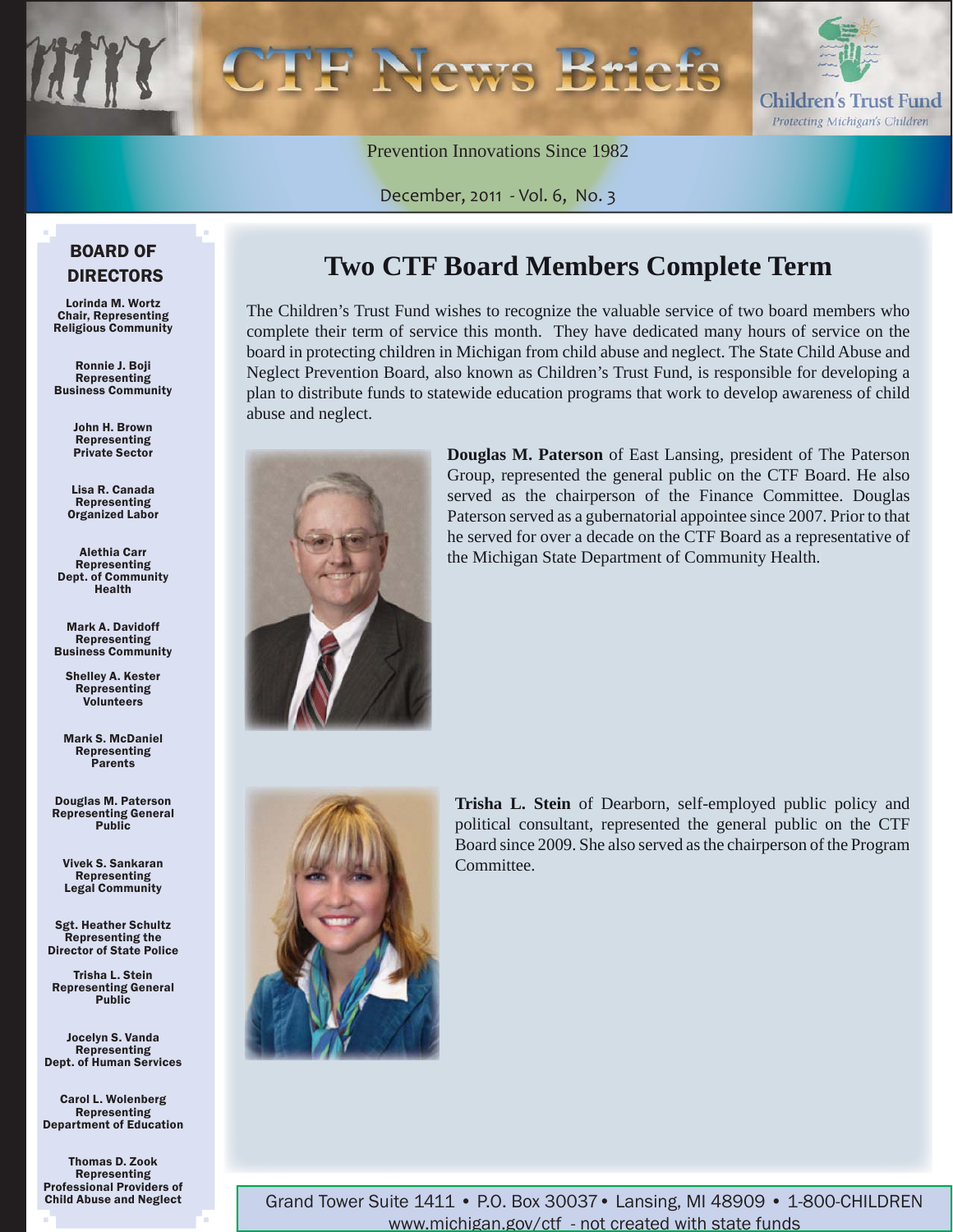# **Direct Service Program of the Month** The Guidance Center's My Time Respite Care Program



Jessica promised herself she would finish all of her college coursework before her fourth child was born. She did not want to be worried about papers and finals during the first few weeks of her new child's life. She wanted to spend time bonding with her baby and making sure that her older children adjusted to their new sibling's presence in the family. Jessica was determined to reach her goal, even though she was unsure of how she would find the time.

 Then Jessica heard about The Guidance Center's My Time Respite Care program. The program allows parents of children with a severe emotional disturbance (SED) diagnosis to arrange for up to six hours per week of free child care at either The Guidance Center's Southgate or River Rouge location. The first time Jessica dropped her toddler son off at the program, she was nervous and unsure of what to expect. Yet those feelings quickly subsided as she realized that, for the first time since her son was born, she had quiet time to do homework during the day while her older children were in school. Completing coursework during the day was a luxury for Jessica, and she decided to take full advantage of the opportunity.

 By the time Jessica's second child was born, she had met her goal and completed all of her assignments for the semester. Now when she brings her toddler son to Respite Care, she is making time to bond with her new baby, and giving her son something he craves. She says her son calls the Respite program "group" and regularly asks to go back there. Jessica is happy to grant this wish because she knows that her son benefits from the program and from the consistency of attending regularly. With so many changes in the home as a result of the new sibling, it is nice for her son to remain a regular part of Respite Care.

 The Guidance Center's Respite Care Program is available Monday-Friday afternoons and evenings at the Southgate and River Rouge Community Resource Centers. The program was created as the result of a Direct Service grant awarded by the Children's Trust Fund. Without this grant, the program would not be possible. For more information or to register for the program, please contact Hillary Richardson at 734-709-4603 or hrichardson@guidance-center.net.

You can follow the ongoing work of The Guidance Center at the following online sites.

**Website:** www.guidance-center.org **Facebook:** https://www.facebook.com/pages/The-Guidance-Center/172632338172 **Twitter:** https://twitter.com/#!/guidance\_center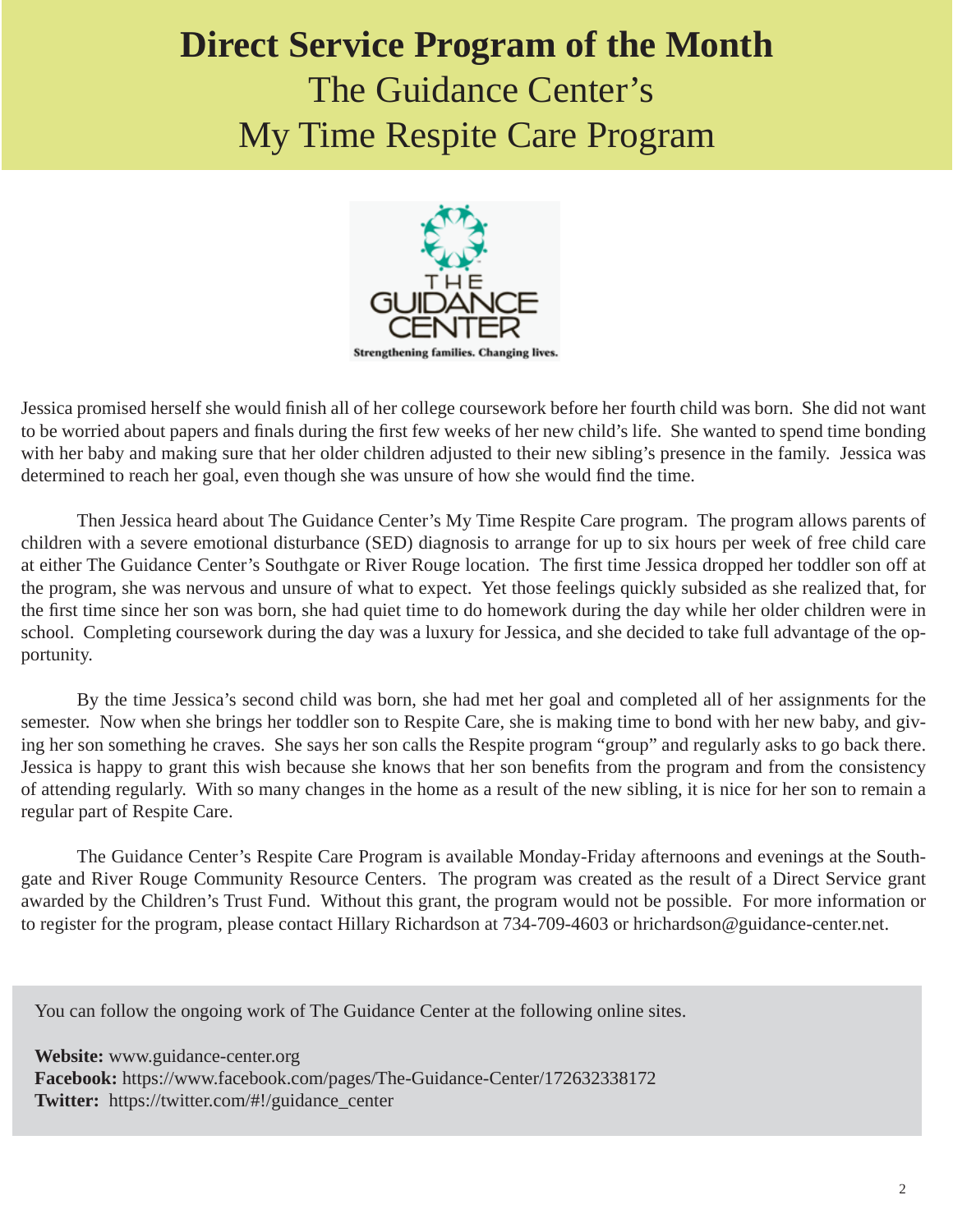## **Direct Service Program Review**

During FY 2011, there were 17 direct service grantees that provided community based services throughout Michigan to strengthen at risk families. Collectively, these grantees served more than 2,400 families, 3,000 children (over 200 had special needs), and provided more than 17,800 direct services. The official numbers will be reported in the CTF 2012 Annual Report.

 Additionally, most of our grantees participated in the newly developed, bi-monthly DS work group teleconferencing. These sessions provided participants the opportunity to discuss and share ideas on topics such as EGrAMS quarterly reports, parent leadership, peer review, supporting the Prevention Awareness CAP Month initiative, technical assistance issues, and DS grantee announcements.

For FY 2012 beginning October 1st, the CTF support for some of our DS grantee prevention partners ended. Grant agreements ended for the following 11 grantees: Canton Township, Detroit Parent Network, Genesee County ISD, Lutheran Child and Family Service of Michigan, Parent to Parent of SW Michigan, Pathways, MI, Trinity Health/St. Joseph Mercy, Student Advocacy Center of Michigan, Traverse City Area Public Schools, West Midland Family Center, and Women's Resource Center.

As a result of the high quality services these grantees provided we have been pleased to learn that many will continue with alternative sources of funding. CTF will continue our relationship with these grantees to assess ways in which we can support their continued efforts. Here are a few highlights from these grantees which demonstrate the impact they have in the lives of the children and families they served.

• Student Advocacy Center of Michigan identified two recipients of their Family Advocacy Services, US Army Latino soldiers Daniel and Angie Ogas, to speak on the Capitol steps at this year's Prevention Awareness CAP month celebration. Daniel spoke on how these services helped him to learn how to cook, clean and do laundry, because his wife was injured while in Iraq. Daniel stated that it was "…really hard for a Latino man.. Today we are a different family, but still together in a loving way thanks to the Family Advocacy Program."

**•** During FY 11 several of the 11 DS grantees had their services featured in the CTF News Briefs as Grants of the Month:

 **–Canton Township** – Building families through BLOCK Positive Youth Program services were provided to 257 at risk youths who had received field trip services so that they could experience places they had never been, i.e., Toledo Zoo, local water parks, and canoeing. Pre and post surveys identified that participants perception of sense of belonging had a positive increase, awareness of community resources improved, ability to work out conflicts improved, and they experienced an enhanced positive attitude towards the future.

 **–Detroit Parent Network** – Parent Education and Support Group & Positive Youth Development Program used the Parent Anonymous Curriculum for services to 197 at risk families and 337 children. The participants reported that they felt less stress, more positive attitudes, were better able to deal with life's problems, and were parenting their children better and had strengthen their relationships with their children.

 **–Lutheran Child and Family Service of Michigan** – Pailalen (means peace) Parent Education Program services were provided by bilingual service workers to 244 Latino families and 642 children. The participants gained a better understanding of their children's needs, and they were provided with parenting skills to manage their children's behavior, enhance their family well-being, and gained better interaction/access with community resources. The participants reported some of the following outcomes: having decrease use of physical discipline, increased and improved community involvement, and gained increased ability in managing parental anger.

 **–Pathways, MI** – Circle of Parents Mutual Self-Help Support Groups Parent Education services to 211 families and 65 children, towards strengthening parenting skills, developing healthy and nurturing relationships with family, and promoting increasing fatherhood involvement. The participants reported learning new parenting skills/ideas, how it helped to know they were not alone in their parenting challenges, and that the program helped them to reach their goals for their families. One participant comment identified in the annual CTF Client Satisfaction Survey stated, "It taught me a lot of parenting skills that I didn't know about and helped me realize that to better parent, I need to change my thinking and change the way I do things."

As we said good bye to these grantees, we welcomed in the following seven new grantees at the October 17th Annual CTF Training Conference, whose services will begin January 1, 2012: Arbor Circle, Big Brothers Big Sisters of Marquette and Alger Counties, Inc, CARE of Southeastern Michigan, Huron County Health Department, Lenawee ISD, Livingston Area Council Against Spouse Abuse, Inc, and Van Buren ISD.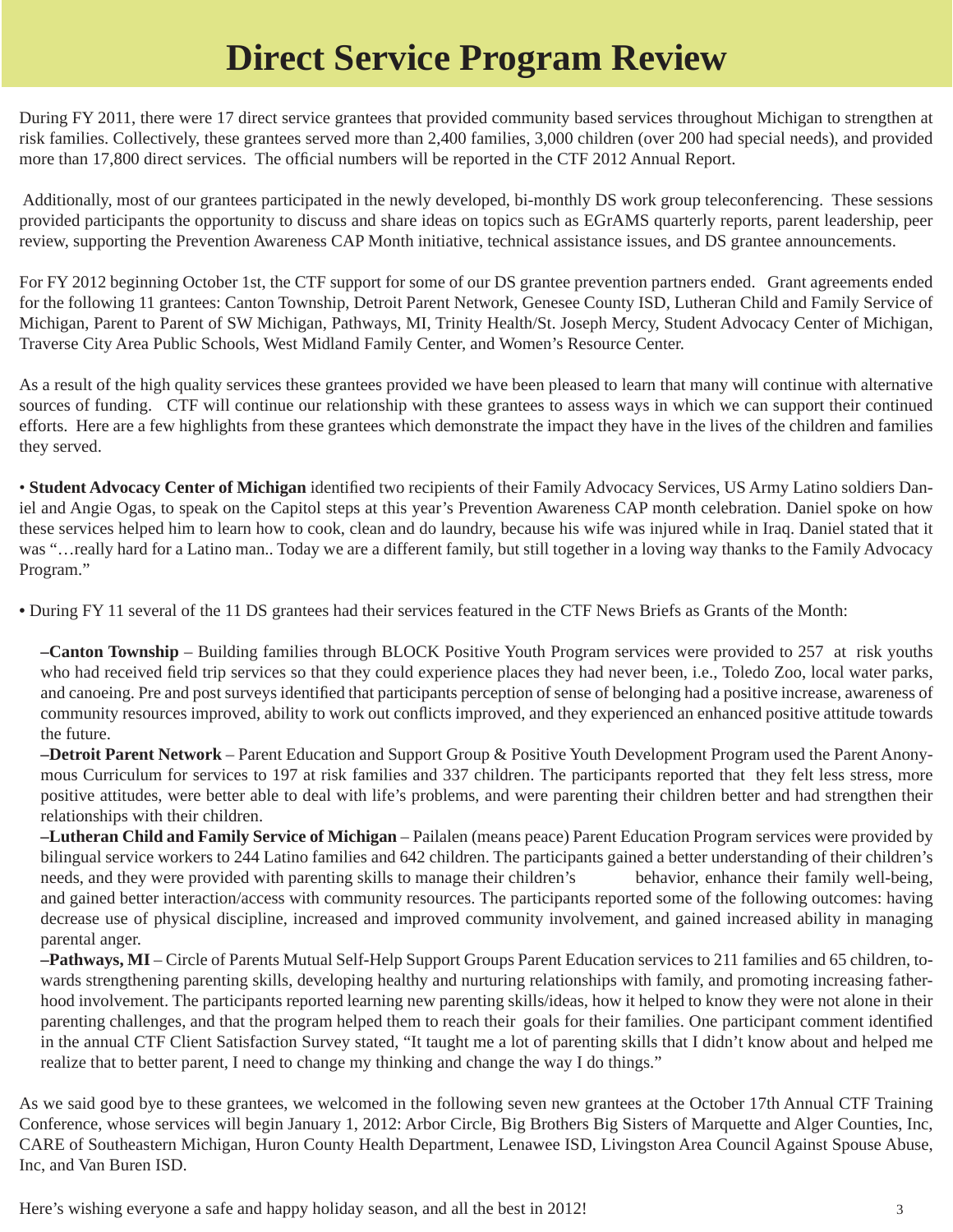# **Local Councils**

#### **Refl ections on 2011**

How can anyone believe that it is December already! Even though time has flown by, 2011 saw many laudable accomplishments. A few are noted below.

What started in 2010 as "tier projects" evolved this past year into a joint tier workgroup to create a Social Media Toolkit. This past fall, the first of many documents for the toolkit was uploaded into the CTF Local Council Resource Library available at http://www. [michigan.gov/ctf/0,1607,7-196-40188-241352--,00.html. This document contains a major listing of social media outlets that are listed](http://www.michigan.gov/ctf/0,1607,7-196-40188-241352--,00.html) in separate categories of blogging, meetings/events, networking and other. Information contained about each listing includes: site usage, strengths, limitations, costs, technical requirements and assistance, commentary and local council usage. The workgroup continues to be committed to this long-term project.

For the second year in a row, spring and summer brought another round of Local Council regional meetings across the state. Over 50 local councils came together to share and collaborate with their regional peers. Also, they provided valuable feedback on how CTF will move forward with future peer sharing endeavors. In anticipation of the new three-year application cycle process which will begin in March 2012, relevant topics—including needs assessments and continuous quality improvement (or as I called it "walking the quality road")—were explored at the training. Thoughtful and mutually supportive ideas were shared by the attendees.

Even though this past year's economy presented financial challenges, Local Councils rose to the occasion with their creative and tireless fundraising endeavors. Reporting data showed that 166 fundraising events were held that raised \$1,375,644. Although there are far too many to completely list, below are a few examples of the great fundraising efforts by Local Councils.

- During CAP Month, the Gratiot County Child Protection Council held their annual Charity Basketball Event with between 400- 500 attendees.
- During CAP Month, the Mackinac County Child Protection Roundtable sold pinwheels at a local gas station to raise awareness and funds for the council.
- In October, the Council for the Prevention of Child Abuse & Neglect of Jackson County hosted a Mystery Dinner Fundraiser titled Dead Men Don't Get Dessert.
- Also in October, the Washtenaw County Council for Children held its 17th annual Chocolate and Wine Tasting fundraiser.
- A number of Local Councils participated in roof-sits which raised significant revenue to support local prevention programming. The B-93 Roof-Sit raised funds that were distributed amongst a number of West Michigan Local Councils. In addition, the St. Clair County CAN Council, Inc. and the CAN Council of Saginaw County both sponsored roof-sits.

The CAP Month Workgroup was a part of an overall CTF team effort to create a memorable and productive CAP Month. The workgroup helped create the CAP Month Toolkit which is distributed to all Local Councils. The workgroup also contributed to helping make the third annual Prevention Awareness Day (PrAD) event the best to date. Over 300 people came to the Capitol to rally in support of Michigan's children and families. Attendees heard great music from the Michigan State University's Brass Choir, Lansing Community College's choir and the Averill Elementary School All-stars choir. Meaningful speeches were given by Senator Randy Richardville, Representative Lesia Liss, CTF Board Chair Lori Wortz, Lansing Exchange Club President and Ingham County Local Council coordinator Jim Paparella, and Danny and Angie Ogas who participate in a CTF-funded Direct Service program. After the speeches, 300 adults and children paraded down Michigan Avenue holding pinwheels which were then planted in a pinwheel garden. Local Councils from many areas of the state came to Lansing to be part of this great event, including Allegan, Barry, Gratiot, Huron, Ingham, Jackson, Kent, Livingston, Oakland, Ottawa, Saginaw, Washtenaw, Wexford, and others.

For the first time in a number of years, all Michigan counties had CTF Local Councils. This important achievement enables each and every area of the state to have a strong and dedicated local child abuse and neglect prevention voice within our communities.

For another year, I have been blessed to work with the Michigan CTF Local Councils. I deeply appreciate the time, dedication and work of each council and the individuals who work on behalf of the child abuse and neglect prevention cause.

Here's wishing you and yours a very happy holiday season and all the best in 2012!